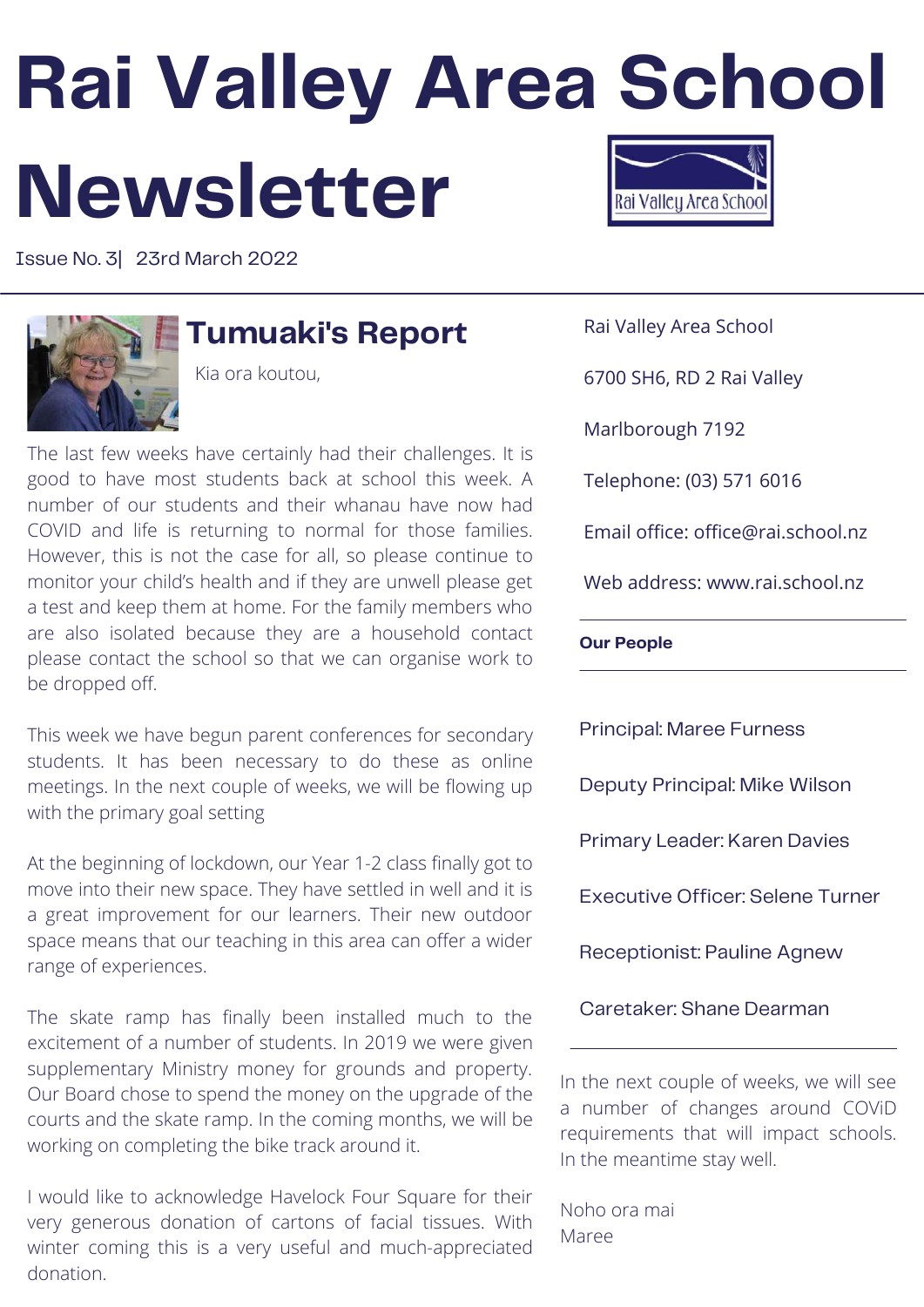### **School News**



## Covid: Changes to the traffic light framework

We are getting used to things changing pretty quickly. As you will have no doubt heard we are due a reset of the traffic light system (Covid-19 Protection Framework) starting this Friday at midnight. For some of our community these changes will come with relief, for some it will only increase anxiety. Recognising how this affects people differently is key to all of us continuing to work together and support each other. As a school we will continue to follow Ministry guidelines around health and safety and try to keep you up to date with changes as efficiently as we can. If you are in doubt about anything Covid related from masks, to isolation guidelines, please keep doing what many of you are, and get in touch.

Opposite is a break down of the changes and below a summary graphic. Please remember these are not exhaustive and the government covid site is still the go to for the full details. **Please also note that masks are currently still mandatory until we move to orange setting** which may well happen soon, but hasn't happened yet.



*From 11:59pm on Friday 25 March the COVID-19 Protection Framework will be simpler. It will help us manage life with Omicron while reducing the impact of future outbreaks. The traffic light changes are:*

- *The removal of vaccination mandates for education workers will take effect from 11.59pm Monday 4 April.*
- *On the same date, removal of the My Vaccine Pass from the COVID-19 Protection Framework (traffic light system).*
- *There is no requirement to display QR code posters (although schools are encouraged to retain them)*

#### **At Red**

- **There is no change to masks in education settings from the existing Red setting.** Medical-grade masks remain a requirement for staff working indoors with children and young people in Years 4-13.
- For all New Zealanders, including school settings, masks will not be required outdoors.
- Capacity limits will be removed for outdoor events and activities.
- Indoor capacity limits for extra-curricular activities increase to 200 people, or a maximum capacity based on the maximum number of people who could occupy the space if each person was one metre apart (whichever is lower).

#### **At Orange**

- There is no change to masks in education settings from the existing Orange setting. **Masks are strongly encouraged to be worn when indoors and are required for children aged 12 and over on school transport.**
- As at Red, there will be no mask requirements when outdoors.
- There will be no outdoor capacity limits.
- Indoor capacity limits are also removed. However, for non- $\bullet$ curriculum related events and activities you are strongly encouraged to use allocated seating for large events (such as those with more than 500 people) or apply a maximum capacity limit based on the maximum number of people who could occupy the space if each person was one metre apart.

#### **At Green**

There will be no face mask requirements and no capacity or gathering limits in any setting, indoors or outdoors.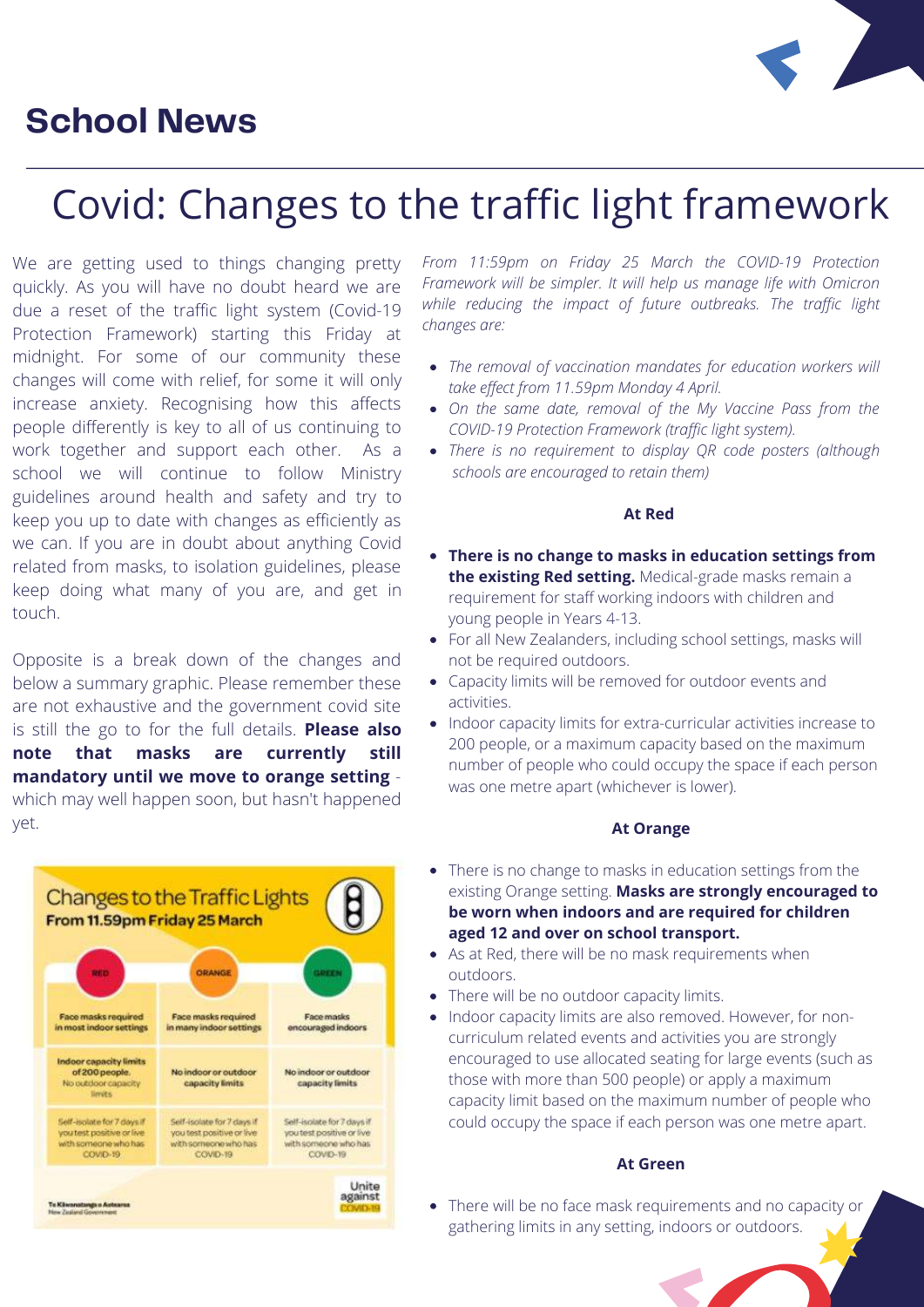### **School News**



### **Rai Way Wrist Bands**

**You may have noticed a number of the children have come home this week sporting colourful wristbands. These have been awarded for demonstrating our Rai School values: Respect (blue wristband), Achieve (red wristband) and Inspire (yellow wristband). These wristbands are just being awarded the first time students show these values, after this they will collect points towards items in 'the Rai Shop'.**

**'Respect' points are given for showing manners, following classroom rules and expectations and being punctual and prepared for learning.**

**'Achieve' points are given for following instructions, doing their best, and showing improvement in their learning.**

**'Inspire' points are given for using kind words and actions, having a positive attitude and wearing the uniform well.**

**If your child is wearing a wristband, congratulate them and look forward to the day they are wearing a 'rainbow'! (all three colours)**

### **Calendar Dates**

**Monday 28th March**

**Years 7-13 Parent Teacher Conferences (Online)**

**Friday 1st April**

**SPELORUS YOUTH** ADWERITURE MIGH



Come down and test your sense of adventure on the Rock Wall! Enjoy a sausage sizzle! Learn about our NEW Adventure Series and help DESIGN a programme you want to be a part of



mailing: info

**Sexwise Performance & Workshop**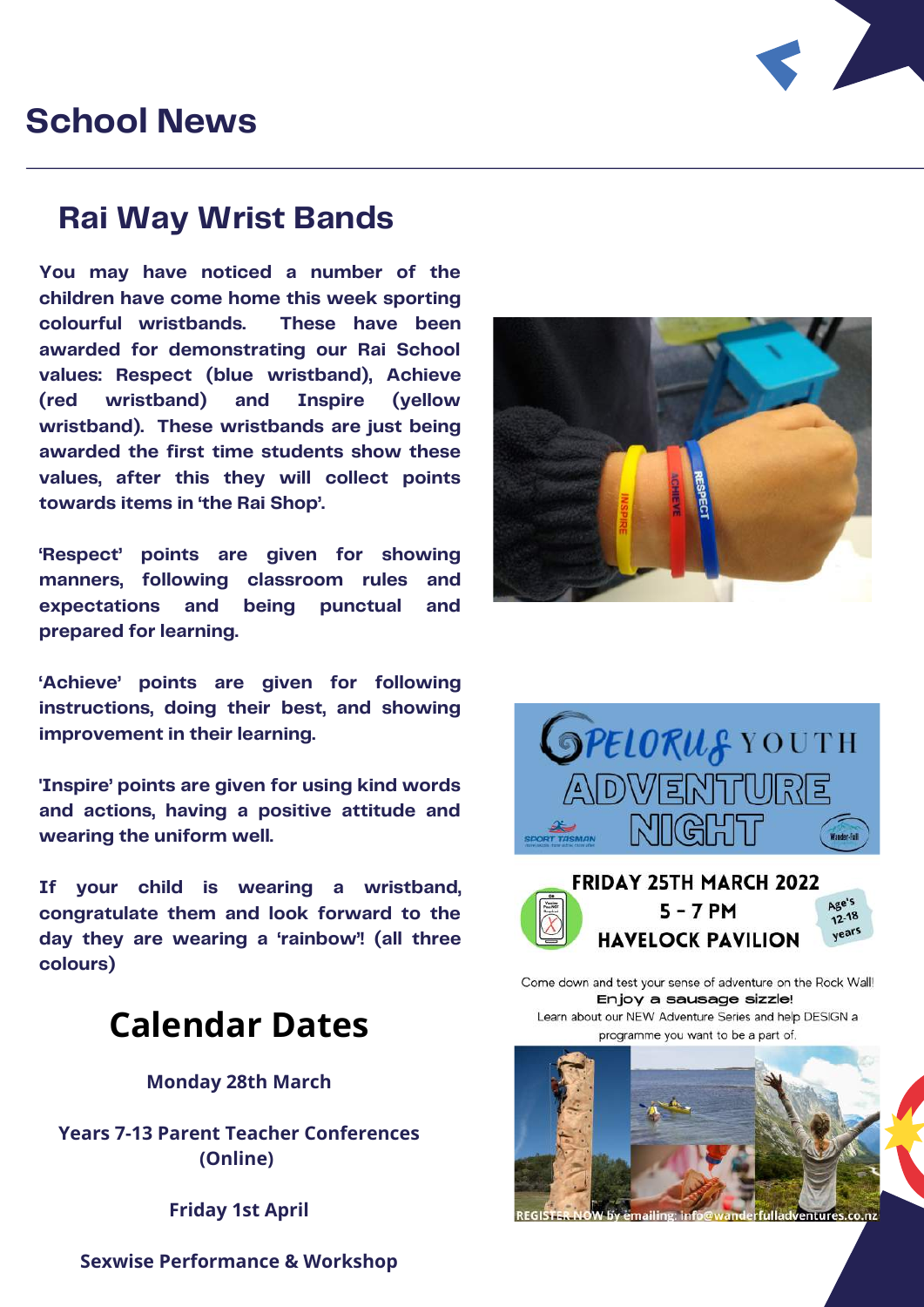### **Primary News**



### **Head of Primary News Marlborough Netball- DAWN BLESSING**

It is great to see nearly all of the primary students back at school after so many away being unwell. This should still happen for those that are unwell even now.

On Tuesday afternoon the primary syndicate teachers had a very informative training session called the "Zones of Regulation" If your child starts talking about these and the set of colours that go with them, red, yellow, green and blue, please ask them about this. There will be some more information sent home about them soon.

We are already at the end of week 8 with just under 3 to go until the Easter and term break. Many children, and staff are tired, it has been a very strange start to the school year. Lots of new and different things and new teachers. Remember we are all trying our best in sometimes difficult circumstances.

In the last week of the term primary students will bring home their goal setting document for you. This is to show what teachers have discussed with their students to help them set some learning goals. They are mostly self explanatory but teachers will welcome any discussion you may want early in term 2. We will then report to these goals at the end of that term also.

One last reminder is a safety one. Children who are being collected after school need to stay inside the gate. Recently there have been a lot just leaving to find parents parked on the road. Wandering through the carpark to do this is dangerous. Could you please park and walk to the gate to meet your children? For their safety and our anxiety! Many thanks.

Stay healthy and take care, everyone. Ngā mihi

We would like to invite our wider netball community to attend our blessing of the new Lansdowne Sports Hub. This will be our official netball opening. March 26th At 6:00am

With the Koffie Mobile Cart and light refreshments available afterwards.

This will be a vaccinated only event, please RSVP via [admin@marlboroughnetball.org.nz](mailto:admin@marlboroughnetball.org.nz) if you are planning to attend. Look forward to seeing you there.

### **KIDS SCHOOL HOLIDAY ART CLUB 2022**

for 8 to 12 year olds with local artist Paula Kerslake



#### **SATURDAY 30TH APRIL**

#### **Cool Clay Creations**

9.00am to 10.15am  $$29$ 

#### Stamping & Printmaking

11.00am to 12.15pm \$28

Come and explore mixed media & abstract art techniques Have fun creating cool artworks

> All art materials are provided **Bookings essential**

To book a place go to www.eventspronto.co.nz/artschoolmarlborough

artschoolmarlborough@gmail.com

O

0273341388

paulakerslake.com

Marlborough Art Society 204 High Street Blenheim

Karen Davies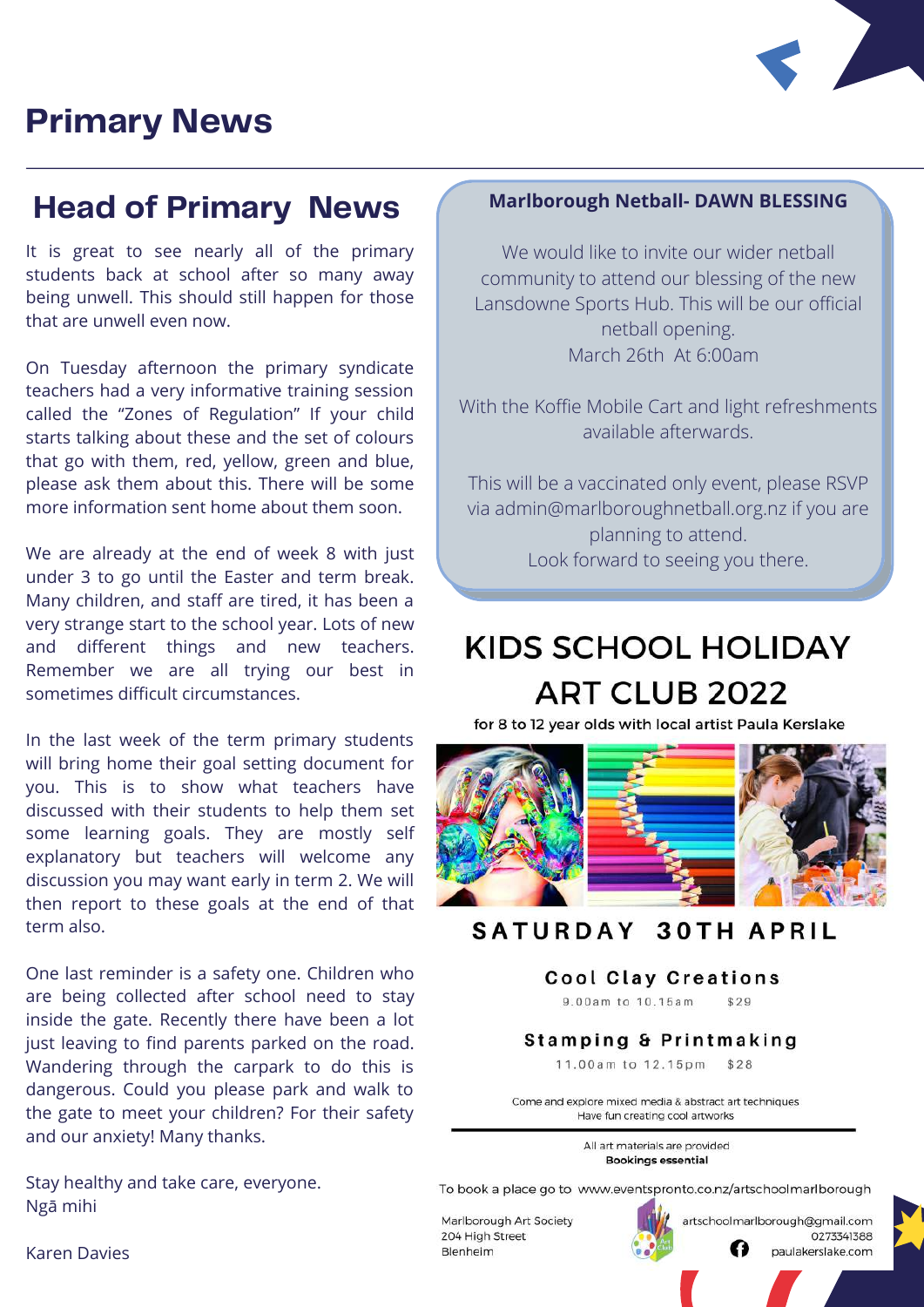

### **Primary News**

## Feedback from Week 6

While many of us were isolating at home during week 6, ever wonder what those still at school thought of the experience? Well, here is some feedback from students and adults alike

| From the adults:                                                   | <b>Week 6 Term 1 2022</b> | From the children:                                                                               |
|--------------------------------------------------------------------|---------------------------|--------------------------------------------------------------------------------------------------|
| Peaceful<br>Quiet                                                  |                           | More thinking space to<br>embrace your feelings.<br>More fun stuff to do.                        |
| Responsible<br>children<br>wearing hats<br>without being<br>asked. |                           | Playtime was weird<br>because there were no<br>other children.<br>More room to play and<br>bike. |
| Relaxed                                                            |                           | Quiet days.<br>Feeling happy!                                                                    |



**Respect** Whakaute

**Means treating** people, things and places as important.

### **The Kiwi Can Corner**

**FOUNDATION** 



This week in Kiwi Can our junior tamariki are practising showing kindness to others. Our older Kiwi Can kids are exploring ways to accept differences, and learning more about what it is to have and show empathy. (We will be talking about empathy being the ability to understand and share the feelings of someone else).

#### Here are some conversation starters for this week...

- What are some ways you can show kindness at home? In the class?
- What's a kind thing someone did for you? How did it make you feel?
- How can you show others how to be kind?
- How do you know if someone else is feeling happy or sad? What are the clues?
- When your friends feel differently to you about something, how can you use empathy to figure out each others' feelings?



Stay in the loop, follow @GraemeDingleFoundationMarlborough to find out more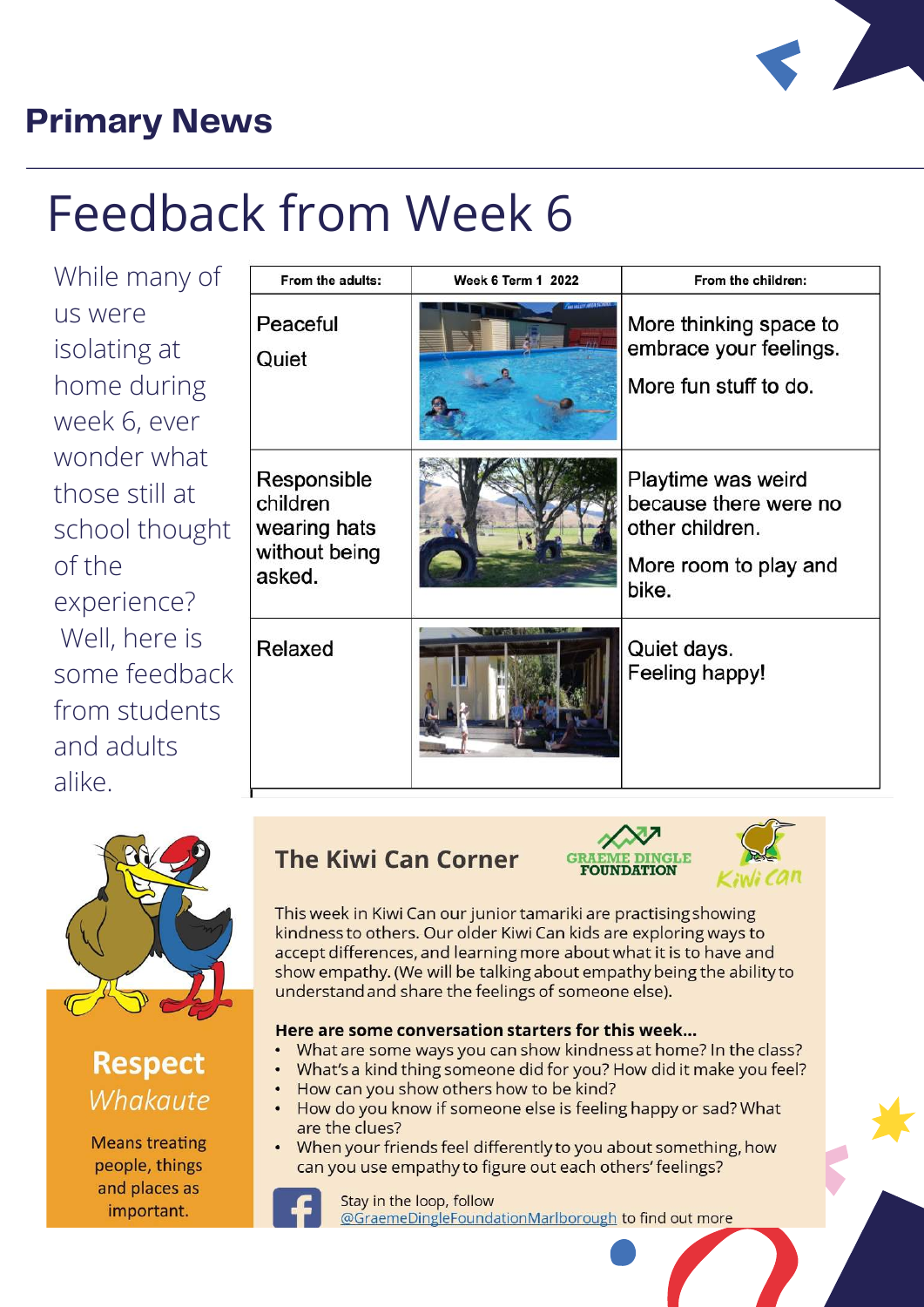

### **Learning Support News**

## Learning to read in the primary school

You may have heard or seen news items recently about the 'dire state of literacy' in New Zealand. While that is not necessarily true, the Ministry of Education have been investing in resources and the upskilling of teachers in 'structured literacy' approaches which are thought to better meet the needs of children with dyslexia.

The Year 1-2 class with Vanessa Carver are working on one such programme called the 'Better Start to Literacy Approach'. It is really aimed at Year 1 children but the whole class are working through a series of lessons using very structured readers. The focus is on making sure the children are sounding out the words and not just using the pictures and the sense of the sentence to 'guess' them. Of course this makes for very slow, laboured reading initially but is balanced by daily shared reading from a selection of great story books by the teacher. These lessons help develop interesting vocabulary and oral language skills.

In addition, Karen Davies is being trained in Reading Recovery techniques and is working with a small group of children daily, withdrawing them one at a time from the classroom for an intensive reading and writing session with her.

Years 3-8 are working on the **Lexia computer-based reading programmes, Core 5 and Power Up** as part of their classroom reading programmes. Each child has an individual login and can work at their own pace at their own level. If they pass a level we print off a colourful certificate for them. Some class time is allocated to this each week but since all students have their own log in, they are able to access the programme at home. This means parents can have a look and see what they are doing, too. **(see how to log on - right)** Other schools using the programme have found that when parents take an interest, students are often more highly motivated and make faster progress through the levels. So I'd encourage each of you to at least take a look and check in regularly to see how they are getting on.

Lexia Logon

**To log in at home you will need to go to: [https://www.lexiacore5.com](https://www.lexiacore5.com/) or [https://www.lexiapowerup.com](https://www.lexiapowerup.com/)**



The first time you go there you will be asked for your teacher's email. Since I set up all the students on the programme you can enter debby@rai.school.nz for any student. After this the student individual login is their first name and the initial of their last name, no capitals or spaces. Everyone has the same password Abc12345 (though a few have abc12345)



Please feel free to contact me if you have any questions .

> Debby Upsall Learning Support Coordinator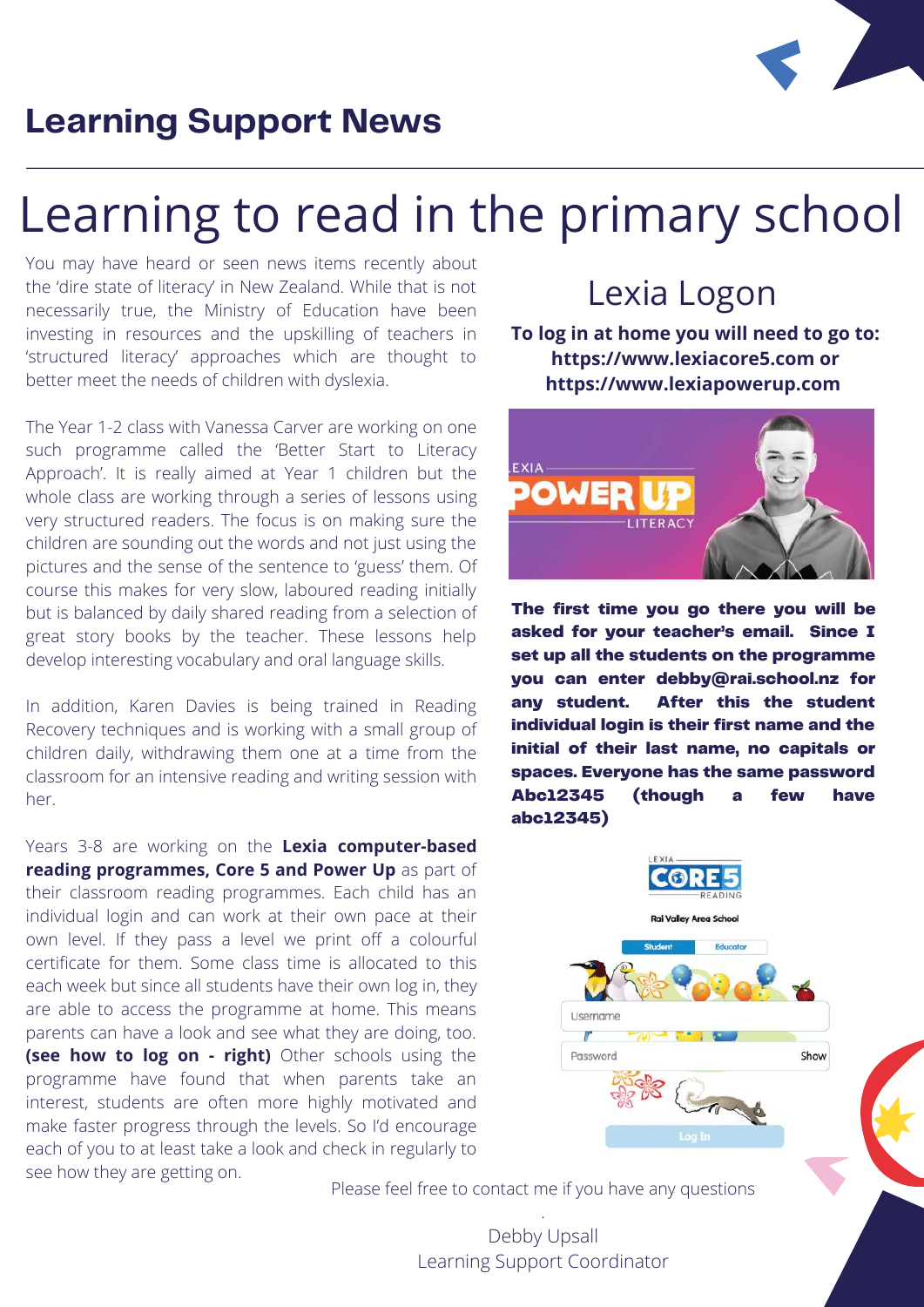

### **Sports & Community News**

## Outward Bound

#### Kia ora koutou katoa,

Outward Bound New Zealand is a not for profit organization offering personal development courses in the outdoors for New Zealanders young and old. Our courses are run from our school in Anakiwa in the Marlborough Sounds.

We are excited to offer two new fully funded courses for youth with a physical disability.

Ngā mihi nui Stephanie

#### **OUTWARD BOUND NZ - YOUTH ACTIVATE**

The fully funded Youth Activate is an 8 day course for physically disabled youth aged 16-17 years. Our next course date is 10–17 May 2022. [Find more information about Youth Activate here.](https://www.outwardbound.co.nz/courses/youth-activate/)

### **OUTWARD BOUND NZ - LEAPS & BOUNDS ACTIVATE**

The fully funded Leaps & Bounds Activate 8 day course is for physically disabled youth (13 to 16yrs) and their parent or caregiver. Our next course date is 10-17 October 2022.

[Find more information about Leaps & Bounds](https://www.outwardbound.co.nz/courses/leaps-and-bounds-activate/) Activate here.

### **DROP FOR YOUTH MARLBOROUGH 2022**



Drop for Youth is year we're aiming to throw \*100\* Marlburians from parachutes of course!)

Drop for Youth is a charity fundraiser, where daring droppers sign up to take part in a tandem skydive and raise funds for Graeme Dingle Foundation Marlborough. We're daring people to get outside of their comfort zone, just like our young people do through our programmes!



√ helping young people across Marlborough challenging yourself to overcome an obstacle √ ticking skydiving off your bucket list!

All money stays right here in Marlborough ♥

So how about it - will you join the 100?!

www.dinglefoundation.org.nz/marlborough/events